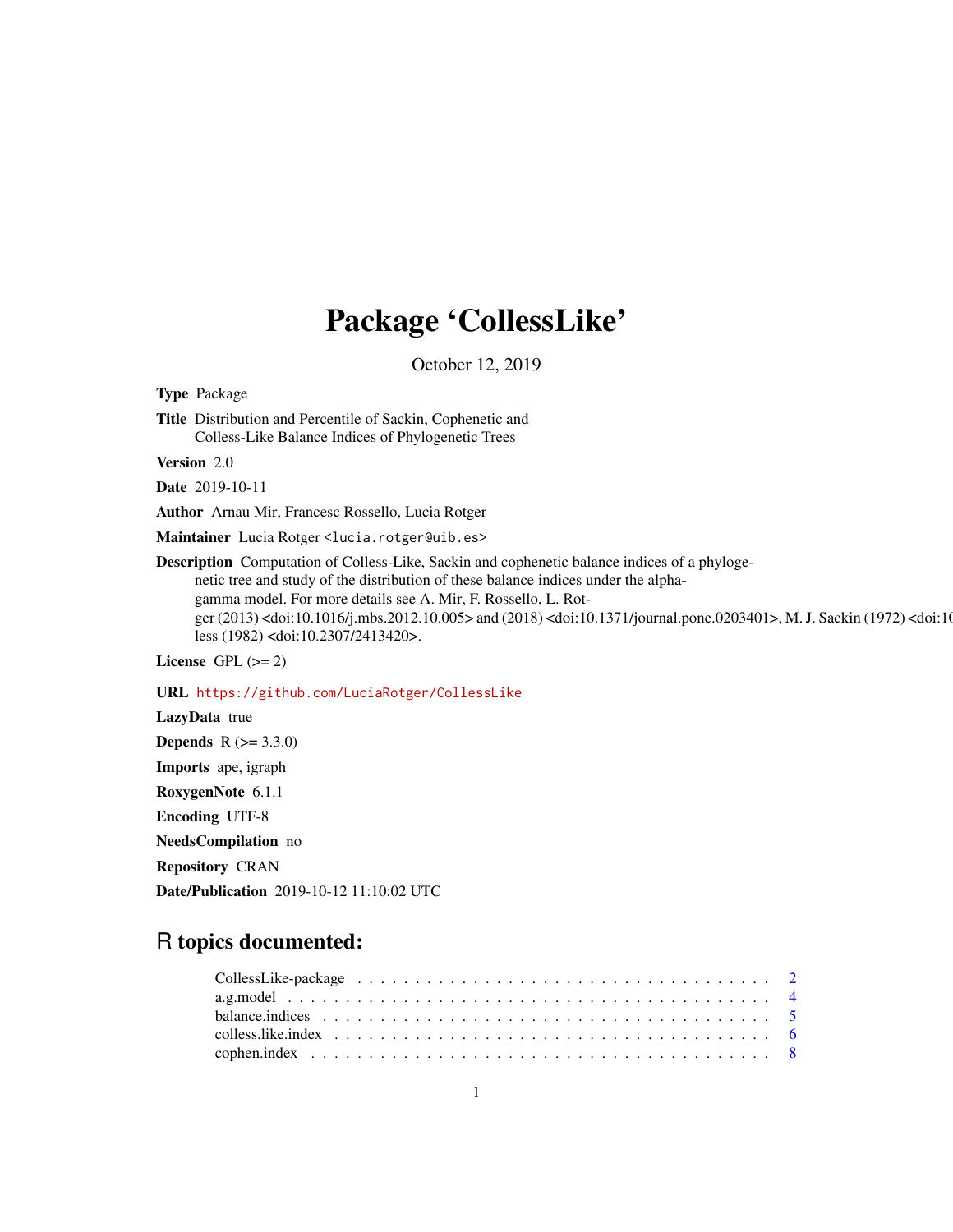<span id="page-1-0"></span>

| Index |                                                                                                                 | $\overline{17}$ |
|-------|-----------------------------------------------------------------------------------------------------------------|-----------------|
|       |                                                                                                                 |                 |
|       | indices simulation $\ldots \ldots \ldots \ldots \ldots \ldots \ldots \ldots \ldots \ldots \ldots \ldots \ldots$ |                 |
|       |                                                                                                                 |                 |
|       |                                                                                                                 |                 |

CollessLike-package *Distribution and Percentile of Sackin, Cophenetic and Colless-Like Balance Indices of Phylogenetic Trees*

# Description

Computation of Colless-Like, Sackin and cophenetic balance indices of a phylogenetic tree and study of the distribution of these balance indices under the alpha-gamma model. For more details see A. Mir, F. Rossello, L. Rotger (2013) <doi:10.1016/j.mbs.2012.10.005> and (2018) <doi:10.1371/journal.pone.0203401> M. J. Sackin (1972) <doi:10.1093/sysbio/21.2.225>, D. H. Colless (1982) <doi:10.2307/2413420>.

# Details

| Package:           | CollessLike                                                                                                |
|--------------------|------------------------------------------------------------------------------------------------------------|
| Type:              | Package                                                                                                    |
| Title:             | Distribution and Percentile of Sackin, Cophenetic and Colless-Like Balance Indices of Phylogenetic Trees   |
| Version:           | 2.0                                                                                                        |
| Date:              | 2019-10-11                                                                                                 |
| Author:            | Arnau Mir, Francesc Rossello, Lucia Rotger                                                                 |
| Maintainer:        | Lucia Rotger <lucia.rotger@uib.es></lucia.rotger@uib.es>                                                   |
| Description:       | Computation of Colless-Like, Sackin and cophenetic balance indices of a phylogenetic tree and study of the |
| License:           | $GPL (=2)$                                                                                                 |
| URL:               | https://github.com/LuciaRotger/CollessLike                                                                 |
| LazyData:          | true                                                                                                       |
| Depends:           | $R$ ( $>=$ 3.3.0)                                                                                          |
| Imports:           | ape, igraph                                                                                                |
| RoxygenNote: 6.1.1 |                                                                                                            |
| Encoding:          | UTF-8                                                                                                      |
|                    |                                                                                                            |

Index of help topics:

| CollessLike-package | Distribution and Percentile of Sackin,         |
|---------------------|------------------------------------------------|
|                     | Cophenetic and Colless-Like Balance Indices of |
|                     | Phylogenetic Trees                             |
| a.g.model           | Generates a random tree                        |
| balance.indices     | Computes Colles-like, Sackin and cophenetic    |
|                     | balance indices of a phylogenetic tree.        |
| colless.like.index  | Computes the Colless-like balance index of a   |
|                     | phylogenetic tree                              |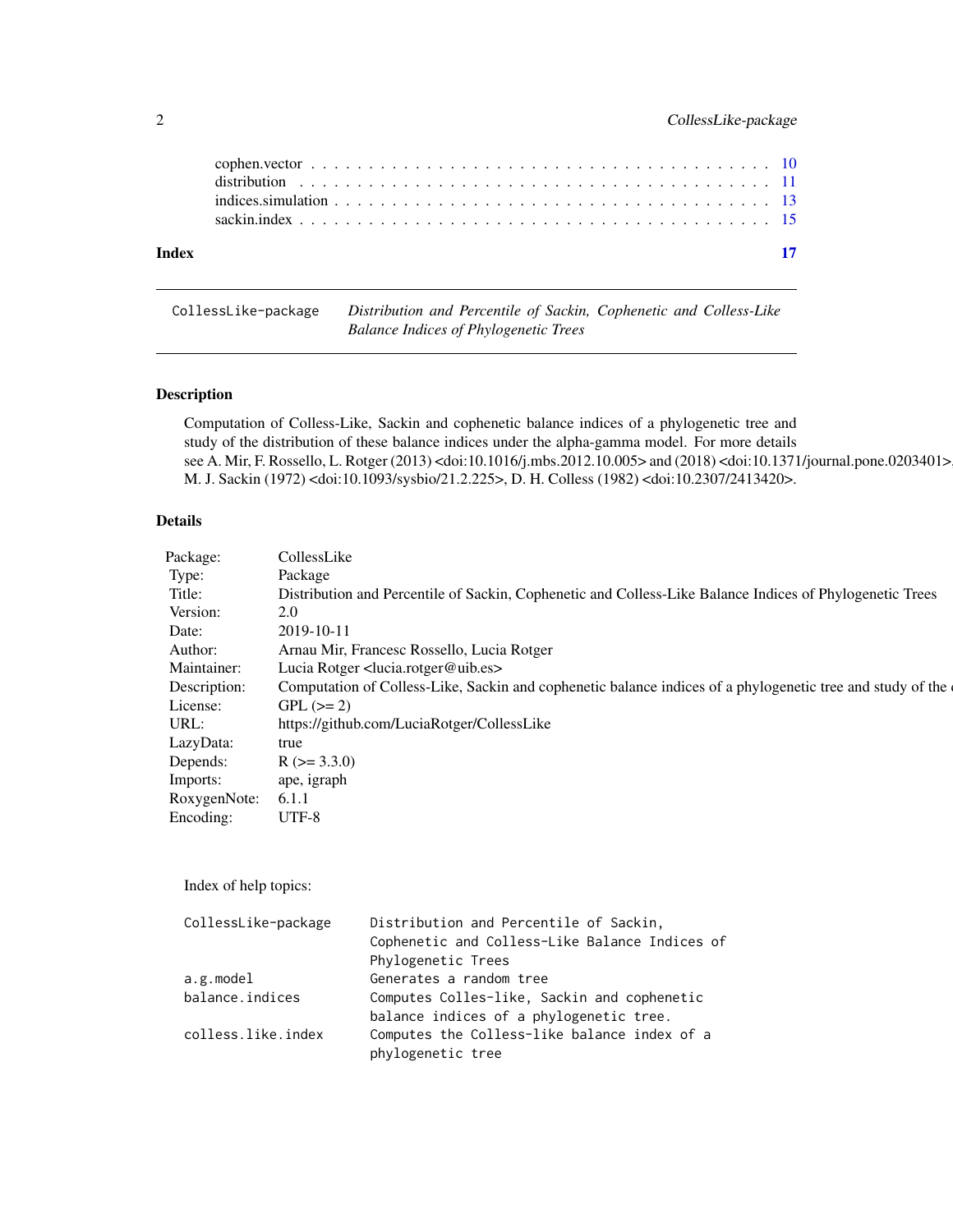| cophen.index       | Computes the cophenetic balance index of a<br>phylogenetic tree                                                                                                                                    |
|--------------------|----------------------------------------------------------------------------------------------------------------------------------------------------------------------------------------------------|
| cophen.vector      | Computes the cophenetic vector of a                                                                                                                                                                |
|                    | phylogenetic tree                                                                                                                                                                                  |
| distribution       | Plot the distribution of Colless-Like, Sackin<br>and cophenetic normalized balance indices under<br>the alpha-gamma model and computes the<br>percentile of a tree from previous<br>distributions. |
| indices.simulation | Generates random trees and compute their<br>balance indices                                                                                                                                        |
| sackin.index       | Computes the Sackin balance index of a<br>phylogenetic tree                                                                                                                                        |

## Author(s)

Arnau Mir, Francesc Rossello, Lucia Rotger

Maintainer: Lucia Rotger <lucia.rotger@uib.es>

# References

B. Chen, D. Ford, M. Winkel, A new family of Markov branching trees: the alpha-gamma model. *Electr. J. Probab*. 14 (2009), 400-430.

A. Mir, F. Rossello, L. Rotger, A Colless-like balance index for multifurcating phylogenetic trees.

A. Mir, F. Rossello, L. Rotger, A new balance index for phylogenetic trees. *Mathematical Biosciences* 241 (2013), 125-136.

M. J. Sackin, "Good" and "bad" phenograms. *Sys. Zool*, 21 (1972), 225-226.

```
# A random phylogenetic tree of 5 leaves between all trees with 5 leaves
# following the alpha-gamma model with alpha=0.5 and gamma=0.3
a.g.tree = a.g. model(5, 0.5, 0.3)# To compute the percentile of that tree of the Colless-Like,
# Sackin and cophenetic normalized balance indices under the alpha-gamma
# model with alpha=0.5 and gamma=0.3, and a distribution plot.
#distribution(a.g.tree,0.5,0.3,db.path=getwd())
# For a percentile plot set the parameter percentile.plot as TRUE
#distribution(a.g.tree,0.5,0.3,db.path=getwd(),percentile.plot=TRUE)
# Computation of the Colless-Like, Sackin and cophenetic balance indices
# of a sample of 50 trees that follow the alpha-gamma distribution
# with alpha=0.5 and gamma=0.3 with 5 leaves.
  indices.data = indices.simulation(5,0.5,0.3,50)
# Computation of the percentile of the random tree using the previous
# generated sample
  distribution(a.g.tree,0.5,0.3,set.indices=indices.data)
```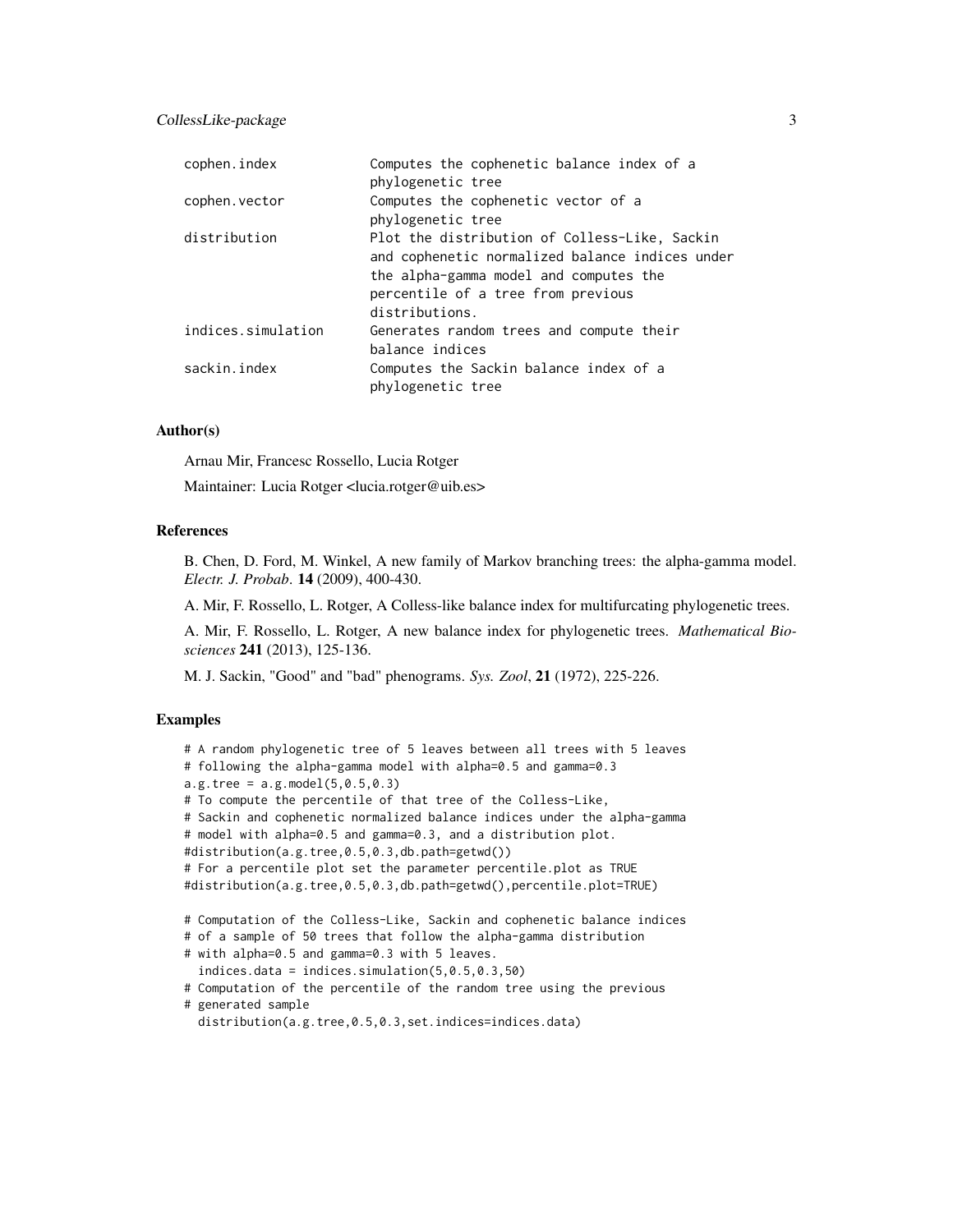<span id="page-3-0"></span>

# Description

Given alpha, gamma and the number of leaves n, generates a random phylogenetic tree between all trees with n leaves following the alpha-gamma model.

# Usage

a.g.model(n, alpha, gamma)

# Arguments

| n     | the number of leaves in the tree.                         |
|-------|-----------------------------------------------------------|
| alpha | parametrer of the alpha-gamma model, between 0 and 1.     |
| gamma | parametrer of the alpha-gamma model, between 0 and alpha. |

# Value

An igraph object that represents the generated phylogenetic tree.

# Author(s)

Lucia Rotger

# References

B. Chen, D. Ford, M. Winkel, A new family of Markov branching trees: the alpha-gamma model. *Electr. J. Probab*. 14 (2009), 400-430.

```
# A phylogenetic tree with 10 leaves and parameters alpha=0.8 and gamma=0.1
tree = a.g. model(10, 0.8, 0.1)plot(tree,layout=layout.reingold.tilford(tree,root=which(degree(tree,mode="in")==0)))
```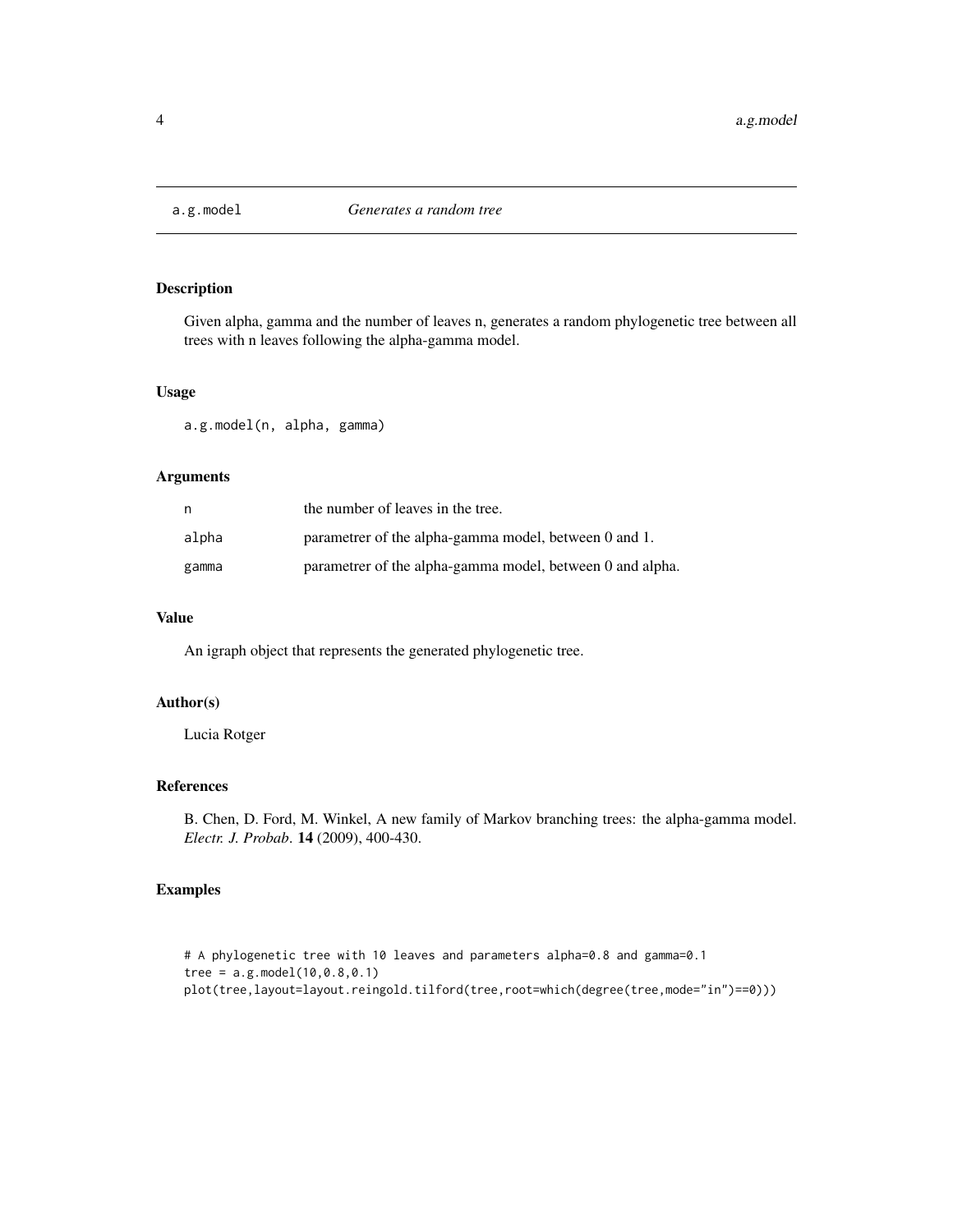<span id="page-4-1"></span><span id="page-4-0"></span>

# Description

Given a phylogenetic tree, computes Colles-like, Sackin and cophenetic balance indices of that tree.

### Usage

balance.indices(tree, norm = FALSE, binary.Colless = FALSE)

# Arguments

| tree | a single phylogenetic tree. It can be entered as a string in Newick format, as a<br>'phylo' object (ape package) or as an 'igraph' object (igraph package). |
|------|-------------------------------------------------------------------------------------------------------------------------------------------------------------|
| norm | a logical variable that indicates whether the indices should be normalized or not.                                                                          |
|      | binary. Colless a logical variable FALSE by default. If is TRUE then the classical Colless index<br>is computed (only for binary trees).                    |

# Details

The Colless-like index is the generalization of the Colless' index for non-binary trees (see Mir et al. , 2018).

The Sackin's index is computed as the sum of the number of ancestors for each leave of the tree (see Mir et al. , 2013).

The cophenetic index is computed as the sum of the depths of the least common ancestor (LCA) of every pair of leaves of the tree(see Sackin et al, 1972).

# Value

A numeric vector with the three computed balance indices of the tree: Colless-like, Sackin and Cophenetic values.

# Author(s)

Lucia Rotger

# References

A. Mir, F. Rossello, L.Rotger, Sound Colless-like balance indices for multifurcating phylogenetic trees.*PloS ONE* 13 (2018), e0203401.

A. Mir, F. Rossello, L.Rotger, A new balance index for phylogenetic trees. *Mathematical Biosciences* 241 (2013), 125-136.

M. J. Sackin, "Good" and "bad" phenograms. *Sys. Zool*, 21 (1972), 225-226.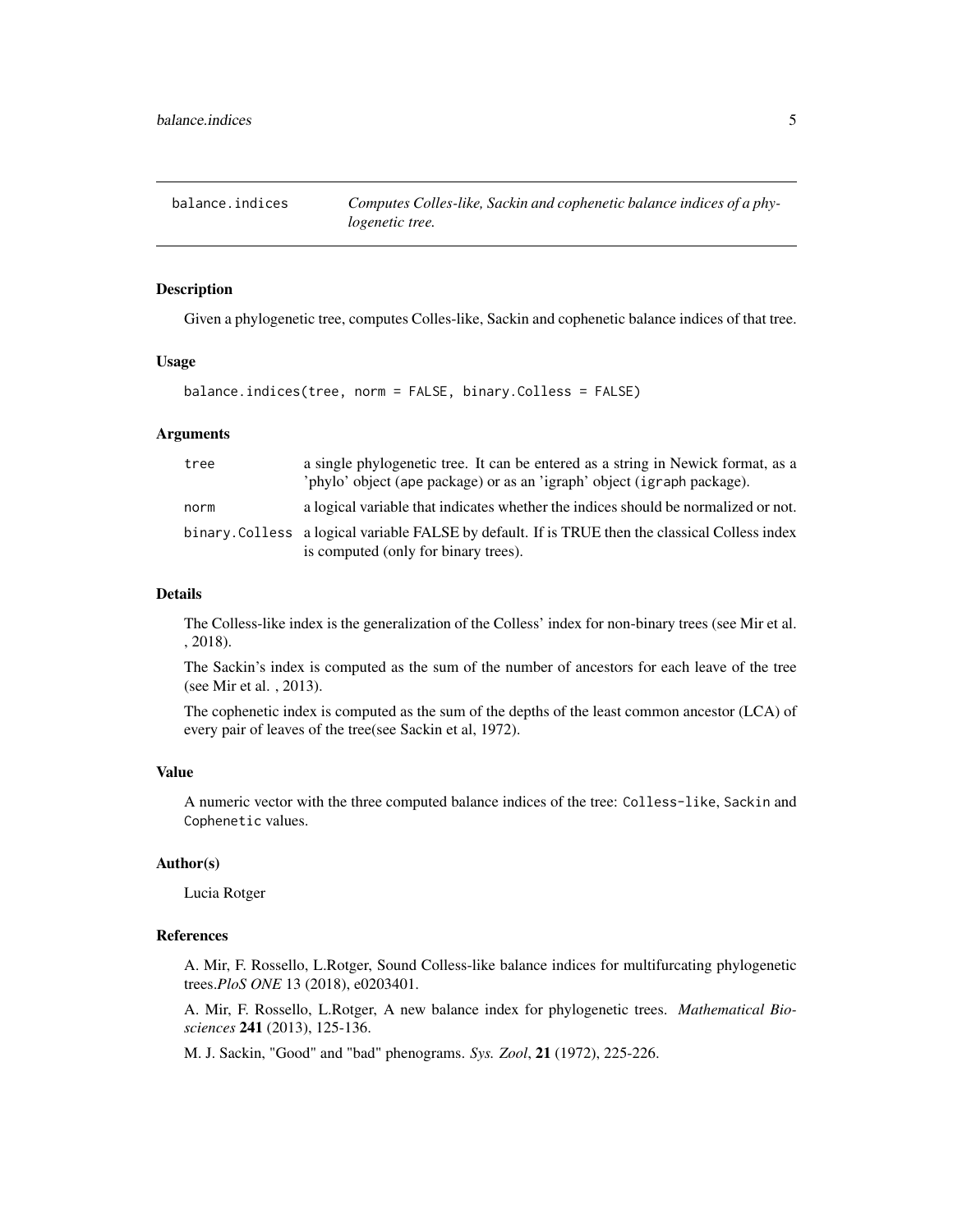# Examples

```
# Computation of the Colless-Like, Sackin and Cophenetic
# balance indices of trees entered in newick format:
balance.indices("(1,2,3,4,5);")
balance.indices("(1,(2,(3,(4,5))));")
# Computation of the Colless-Like, Sackin and Cophenetic
# balance indices of a tree entered as a phylo object:
require(ape)
random.tree = rtree(5,rooted=TRUE)
balance.indices(random.tree)
# Computation of the Colless-Like, Sackin and Cophenetic
# balance indices of a tree entered as a igraph object.
# The tree is randomly generated from all trees with 5
# leaves following the alpha-gamma model with alpha=0.5
# and gamma=0.3.
a.g.tree = a.g. model(5, 0.5, 0.3)balance.indices(a.g.tree)
# All of them can be normalized (values between 0 and 1)
balance.indices("(1,2,3,4,5);",norm=TRUE)
balance.indices("(1,(2,(3,(4,5))));",norm=TRUE)
balance.indices(random.tree,norm=TRUE)
balance.indices(a.g.tree,norm=TRUE)
```
colless.like.index *Computes the Colless-like balance index of a phylogenetic tree*

# Description

Given a phylogenetic tree, computes the Colless-like balance index of that phylogenetic tree.

### Usage

```
colless.like.index(tree, f.size = "ln", diss = "MDM", norm = FALSE)
```

| tree   | a single phylogenetic tree. It can be entered as a string in Newick format, as a<br>'phylo' object (ape package) or as an 'igraph' object (igraph package).                                                                                                                  |
|--------|------------------------------------------------------------------------------------------------------------------------------------------------------------------------------------------------------------------------------------------------------------------------------|
| f.size | function to compute the f-size of the tree. See (Mir et al., 2018) for details. Its<br>default value is "ln" for $f(n)=ln(n+e)$ . Other value can be "exp" $(f(n)=exp(n))$ . It<br>can also be a user-defined function but in this case, the index cannot be normal-<br>ized |

<span id="page-5-0"></span>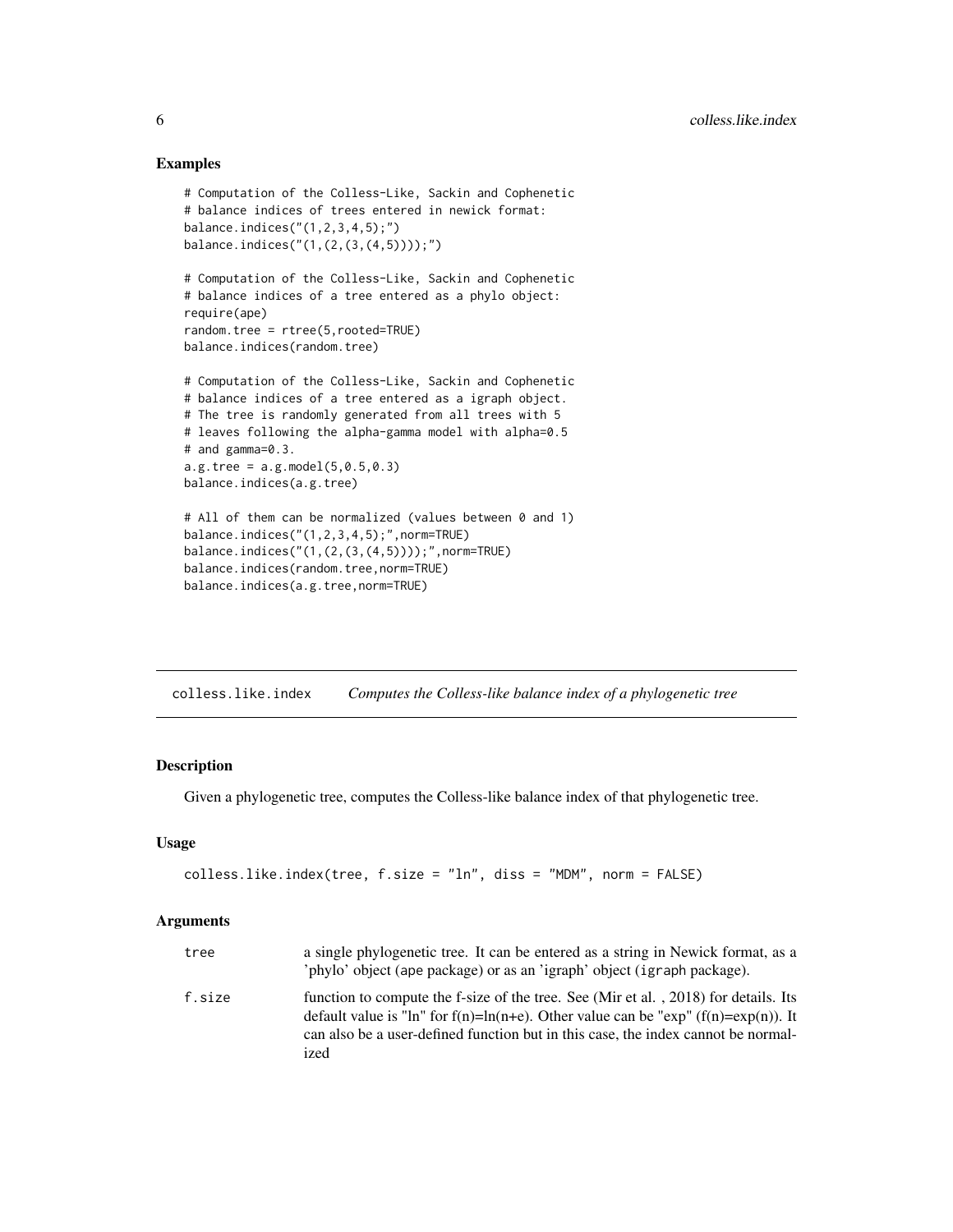| diss | by default, the dissimilarity used to compute the balance index. See (Mir et   |
|------|--------------------------------------------------------------------------------|
|      | al., 2017) for details. Its default value is MDM (mean deviation from the      |
|      | median). Other values can be set as "sd" (sample standard deviation) or "var"  |
|      | (sample variance). It can also be a user-defined function but in this case the |
|      | index cannot be normalized.                                                    |
| norm | a logical object indicating if the indices should be normalized or not.        |

### Details

The Colless-Like balance index is the generalization of the Colless balance index (see Colless,1982) for non-binary trees.

Given a function that computes the f-size of a tree and a dissimarity function that computes the difference of the f-sizes of the subtrees rooted at the children of every internal node of the tree, the Colless-Like index is defined as the sum of these dissimilarities for all internal nodes of the tree. (Mir et al. , 2017)

By default, the f-size function is  $f(n)=ln(n+e)$  and the dissimilarity is the mean deviation from the median (MDM). It is possible to change them by specifying it with the parameters f.size and diss, with "exp" the f-size would be  $f(n)=exp(n)$ , and with "var" (or "sd") the dissimilarity would be the sample variance (or the sample standard deviation). It is also possible to set a new function for both parameters, see "References".

# Value

A numeric value.

# Author(s)

Lucia Rotger

# References

A. Mir, F. Rossello, L.Rotger, Sound Colless-like balance indices for multifurcating phylogenetic trees.*PloS ONE* 13 (2018), e0203401.

D. H. Colless, Review of "Phylogenetics: the theory and practice of phylogenetic systematics". *Sys. Zool*, 31 (1982), 100–104.

```
# Computation of the Colless-Like balance index of trees
# entered in newick format:
colless.like.index("(1,2,3,4,5);")
colless.like.index("(1,(2,(3,(4,5))));")
```

```
# Computation of the Colless-Like balance index of trees
# entered as a phylo object:
require(ape)
random.tree = rtree(5,rooted=TRUE)
colless.like.index(random.tree)
```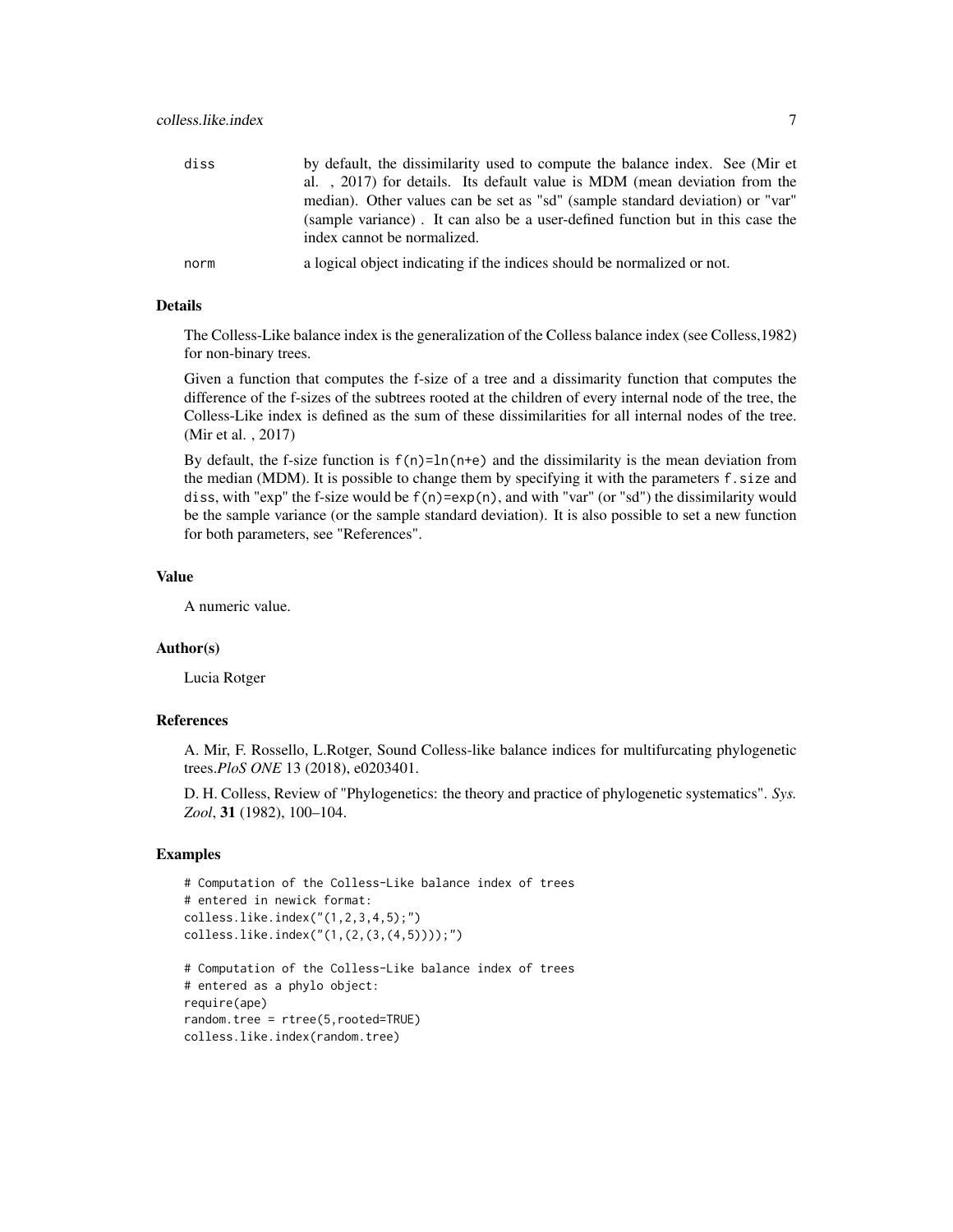```
# Computation of the Colless-Like balance index of a tree
# entered as a igraph object. The tree is randomly
# generated from all trees with 5 leaves following
# the alpha-gamma model with alpha=0.5 and gamma=0.3.
a.g.tree = a.g. model(5, 0.5, 0.3)colless.like.index(a.g.tree)
# All of them can be normalized (values between 0 and 1)
colless.like.index("(1,2,3,4,5);",norm=TRUE)
colless.like.index("(1,(2,(3,(4,5))));",norm=TRUE)
colless.like.index(random.tree,norm=TRUE)
colless.like.index(a.g.tree,norm=TRUE)
# Computation of the Colless-Like balance index of the
# previous generated tree with f-size function f(n)=exp(n):
colless.like.index(a.g.tree,f.size="exp")
# Computation of the Colless-Like balance index of the
# previous generated tree that sets the sample variance
# and the sample standard deviation as dissimilarity.
colless.like.index(a.g.tree,diss="var")
colless.like.index(a.g.tree,diss="sd")
# Computation of the Colless-Like balance index of the
# previous generated tree with f-size function f(n)=exp(n)
# that sets the sample variance and the sample standard
# deviation as dissimilarity.
colless.like.index(a.g.tree,f.size="exp",diss="var")
```

```
colless.like.index(a.g.tree,f.size="exp",diss="sd")
```
cophen.index *Computes the cophenetic balance index of a phylogenetic tree*

### Description

Given a phylogenetic tree, computes the cophenetic balance index of that phylogenetic tree.

### Usage

```
cophen.index(tree, norm = FALSE)
```

| tree | a single phylogenetic tree. It can be entered as a string the Newick format, as a<br>'phylo' object (ape package) or as an 'igraph' object (igraph package). |
|------|--------------------------------------------------------------------------------------------------------------------------------------------------------------|
| norm | a logical variable that indicates whether the index should be normalized or not.                                                                             |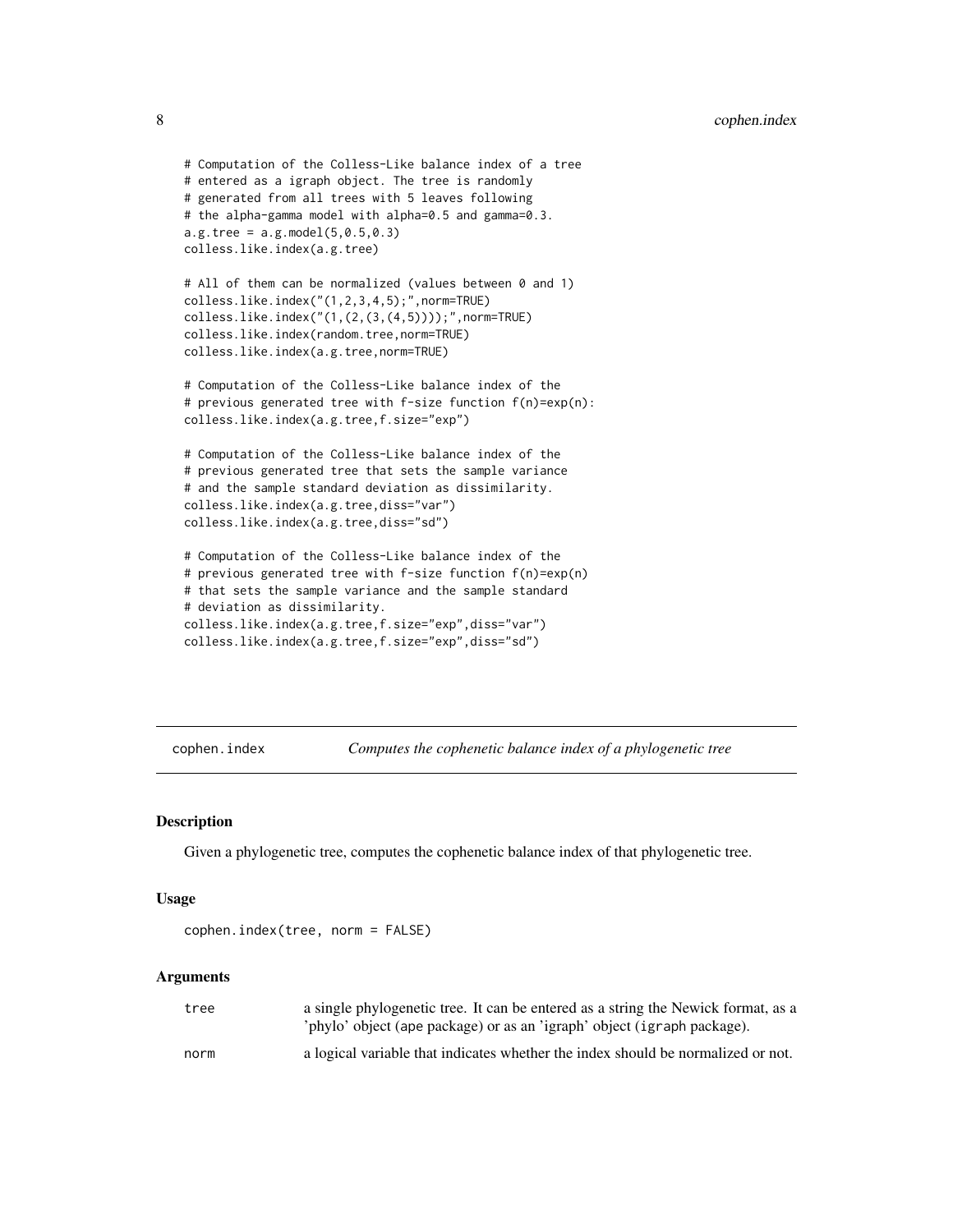# cophen.index 9

# Details

The cophenetic index is computed as the sum of the depths of the least common ancestor (LCA) of every pair of leaves.

# Value

A numeric value.

# Author(s)

Lucia Rotger

# References

A. Mir, F. Rossello, L.Rotger, A new balance index for phylogenetic trees. *Mathematical Biosciences* 241 (2013), 125-136.

```
# Computation of the cophenetic balance index of trees
# entered in newick format:
cophen.index("(1,2,3,4,5);")
cophen.index("(1,(2,(3,(4,5))));")
```

```
# Computation of the cophenetic balance index of trees
# entered as a phylo object:
require(ape)
random.tree = rtree(5,rooted=TRUE)
cophen.index(random.tree)
```

```
# Computation of the cophenetic balance index of a tree
# entered as a igraph object. The tree is randomly
# generated from all trees with 5 leaves following
# the alpha-gamma model with alpha=0.5 and gamma=0.3.
a.g. tree = a.g. model(5, 0.5, 0.3)cophen.index(a.g.tree)
```

```
#All of them can be normalized (values between 0 and 1)
cophen.index("(1,2,3,4,5);",norm=TRUE)
cophen.index("(1,(2,(3,(4,5))));",norm=TRUE)
cophen.index(random.tree,norm=TRUE)
cophen.index(a.g.tree,norm=TRUE)
```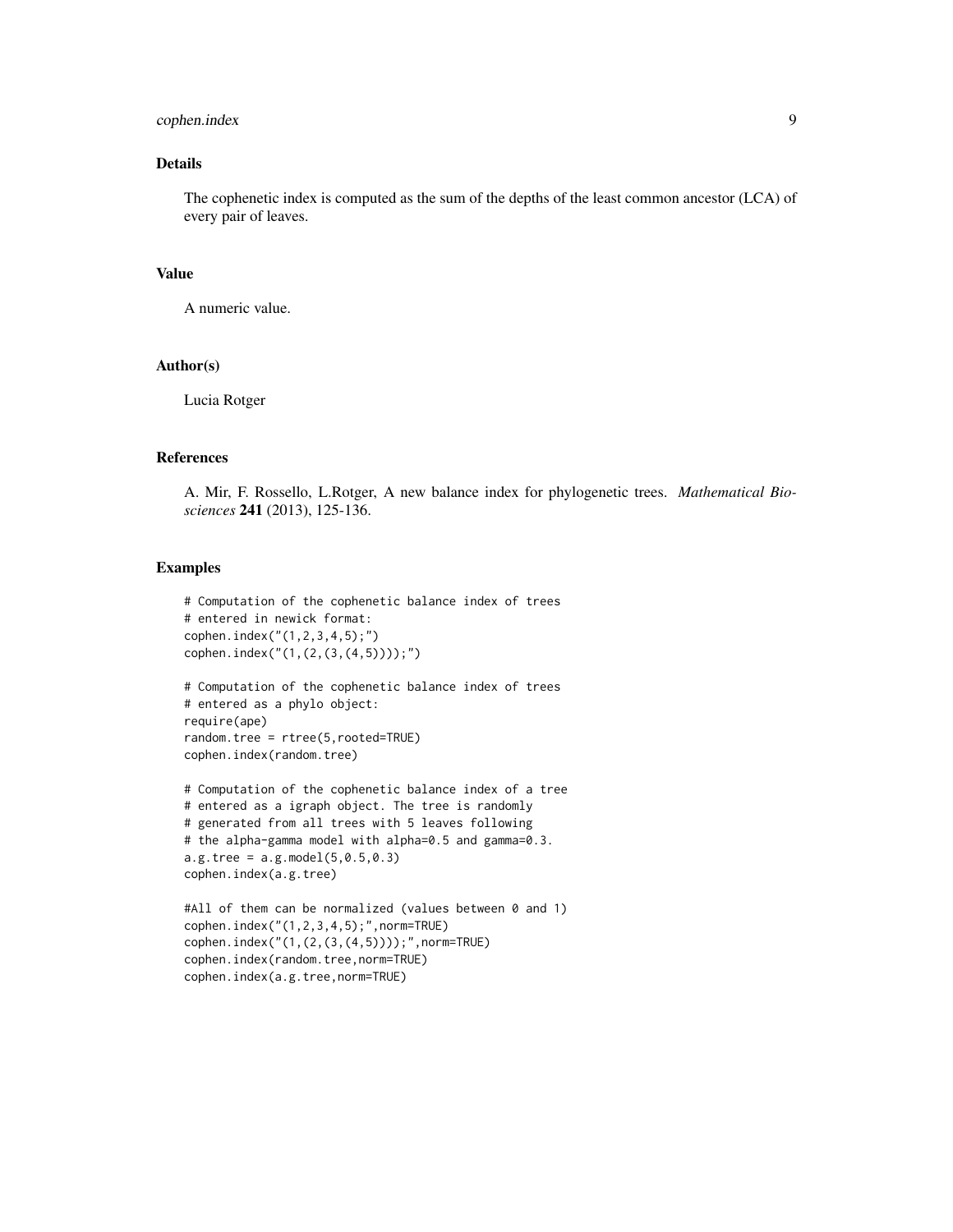<span id="page-9-0"></span>

#### Description

Given a phylogenetic tree, computes the cophenetic vector of that phylogenetic tree.

# Usage

```
cophen.vector(tree, set.of.labels = NULL)
```
# **Arguments**

| tree          | a single phylogenetic tree. It can be entered as a string the Newick format, as a<br>'phylo' object (ape package) or as an 'igraph' object (igraph package).                                                       |
|---------------|--------------------------------------------------------------------------------------------------------------------------------------------------------------------------------------------------------------------|
| set.of.labels | a list containing the set of labels of the tree (in the order of appearance from its<br>newicks form). By default is NULL due to if tree is a phylo object or a newick<br>string it is no necessary to specify it. |

# Details

The cophenetic vector is formed by all the cophenetic values between each pair of leaves. The cophenetic value of two different leaves i and j is the depth of the lowest common ancestor of the nodes in the tree labeled with i and j. If i=j, then the cophenetic value is the depth of that leaf.

# Value

A numeric array.

#### Author(s)

Lucia Rotger

#### References

A. Mir, F. Rossello, L.Rotger, A new balance index for phylogenetic trees. *Mathematical Biosciences* 241 (2013), 125-136.

G. Cardona, A. Mir, F. Rossello, L. Rotger, D. Sanchez, Cophenetic metrics for phylogenetic trees, after Sokal and Rohlf. *BMC Bioinformatics* 14 (2013), 3.

#### Examples

```
# Computation of the cophenetic vector of trees
# entered in newick format:
cophen.vector("(1,2,3,4,5);")
cophen.vector("(1,(2,(3,(4,5))));")
```
# Computation of the cophenetic vector of trees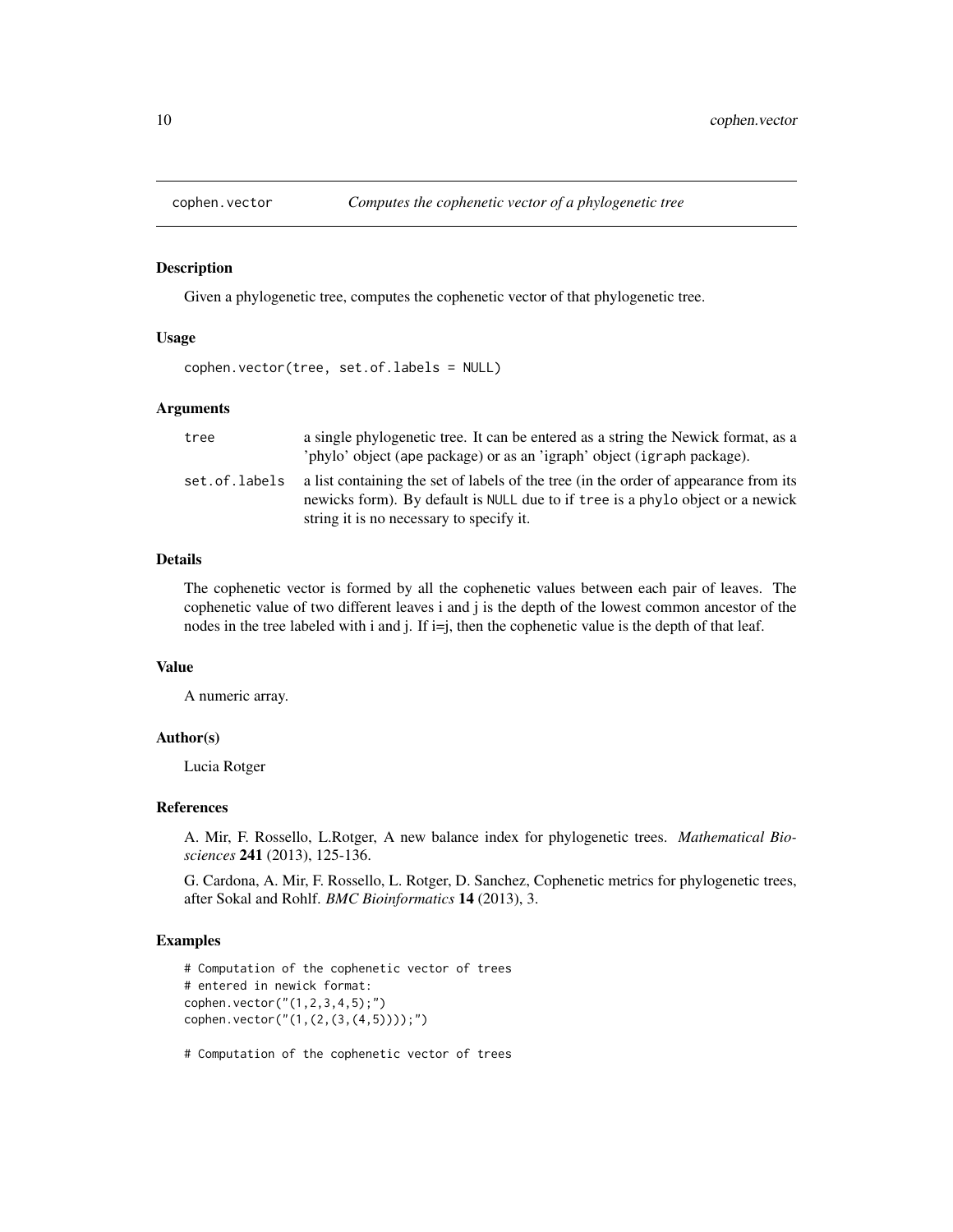#### <span id="page-10-0"></span>distribution and the contract of the contract of the contract of the contract of the contract of the contract of the contract of the contract of the contract of the contract of the contract of the contract of the contract

```
# entered as a phylo object:
require(ape)
random.tree = rtree(5,rooted=TRUE)
cophen.vector(random.tree)
```
distribution *Plot the distribution of Colless-Like, Sackin and cophenetic normalized balance indices under the alpha-gamma model and computes the percentile of a tree from previous distributions.*

# Description

Given alpha, gamma and a phylogenetic tree, plot the distribution of the Colless-Like, Sackin and cophenetic normalized balance indices under the alpha-gamma model and computes the percentile of that tree of the previous normalized balance indices under the alpha-gamma model.

# Usage

```
distribution(tree, alpha = NA, gamma = NA, set.indices = NULL,
 new.simulation = FALSE, repetitions = 1000,
  legend.location = "topright", cex = 0.75, percentile.plot = FALSE,
 db.path = getwd()
```

| tree            | a single phylogenetic tree. It can be entered as a string in Newick format, as a<br>"phylo" object (ape package) or as an "igraph" object (igraph package).                                                                                                              |
|-----------------|--------------------------------------------------------------------------------------------------------------------------------------------------------------------------------------------------------------------------------------------------------------------------|
| alpha           | parametrer of the alpha-gamma model, between 0 and 1.                                                                                                                                                                                                                    |
| gamma           | parametrer of the alpha-gamma model, between 0 and alpha.                                                                                                                                                                                                                |
| set.indices     | If NULL (default) the values of the balance indices are taken from stored data<br>or from a new simulated data (See "Details"). If not, it must be a 3-column<br>data.frame with the three balance indices (Colles-like, Sackin, Cophenetic). See<br>indices.simulation. |
|                 | new simulation if FALSE (default) the values of the balance indices are taken from a data.frame<br>entered by the user or from our database. If TRUE, the values of the balance<br>indices are computed from a new simulation. See indices. simulation.                  |
| repetitions     | if the value of the new simulation parameter is TRUE, the number of trees to be<br>generated.                                                                                                                                                                            |
| legend.location |                                                                                                                                                                                                                                                                          |
|                 | location of the legend. See "Details".                                                                                                                                                                                                                                   |
| cex             | expansion factor of the legend. See "Details".                                                                                                                                                                                                                           |
| percentile.plot |                                                                                                                                                                                                                                                                          |
|                 | if FALSE (default), density plots of the normalized balance indices are shown. if<br>TRUE, percentiles plots of the normalized balance indices are shown.                                                                                                                |
| db.path         | the current working directory. If our database is used, the db.path parameter<br>should be the directory where the database is located.                                                                                                                                  |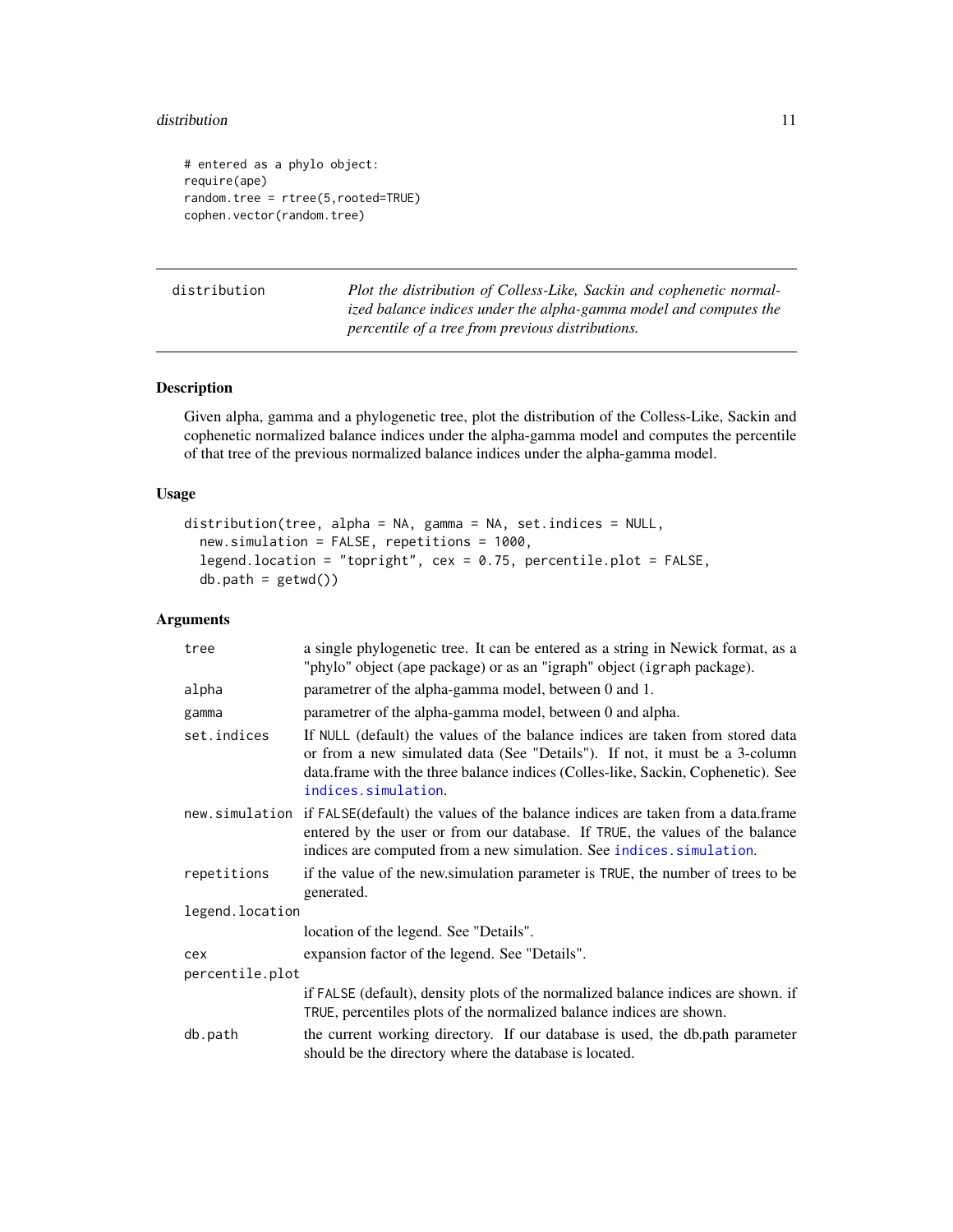# <span id="page-11-0"></span>Details

Two plots are available: one represents the percentile plots of the normalized balance indices (percentile.plot=TRUE), and the other one represents the density plots of the normalized balance indices (percentile.plot=FALSE).

The trees stored in our database have between 3 and 50 leaves and the values of the parameters alpha and gamma are in  $\{0,0,1,...,1\}$  such that gamma  $\leq$  alpha. If the introduced parameters are not in the list, a new computation is done with them and a new dataset of trees is generated, and their indices are also computed. The number of trees generated can be modified by the parameter repetitions (see [indices.simulation](#page-12-1) for more information). This computation may take some time, therefore you can computate them separately with [indices.simulation](#page-12-1), save their values and then call this function by setting the parameter set.indices=NULL.

Our database is available to download at [https://github.com/LuciaRotger/CollessLike/tree/](https://github.com/LuciaRotger/CollessLike/tree/master/CollessLikeDataBase) [master/CollessLikeDataBase](https://github.com/LuciaRotger/CollessLike/tree/master/CollessLikeDataBase).

The legend is placed with the graphics function legend(), so its location can be specified by setting legend.position to a single keyword from the list "bottomright", "bottom", "bottomleft", "left", "topleft", "top", "topright", "right" and "center". The expansion factor for the [legend](#page-0-0) is controlled by the parameter cex, by default cex=1. See legend.

# Value

A numeric vector with the three percentiles.

### Author(s)

Lucia Rotger

### References

B. Chen, D. Ford, M. Winkel, A new family of Markov branching trees: the alpha-gamma model. *Electr. J. Probab*. 14 (2009), 400-430.

A. Mir, F. Rossello, L.Rotger, Sound Colless-like balance indices for multifurcating phylogenetic trees.*PloS ONE* 13 (2018), e0203401.

A. Mir, F. Rossello, L.Rotger, A new balance index for phylogenetic trees. *Mathematical Biosciences* 241 (2013), 125-136.

M. J. Sackin, "Good" and "bad" phenograms. *Sys. Zool*, 21 (1972), 225-226.

# See Also

[legend](#page-0-0), [indices.simulation](#page-12-1), [balance.indices](#page-4-1)

#### Examples

```
#The parameter folder contains the location of the database
#If not specified folder=getwd()
```
## Different ways to introduce the tree #From a newick string distribution("(1,2,3,4,5);",0.5,0.3,db.path=folder)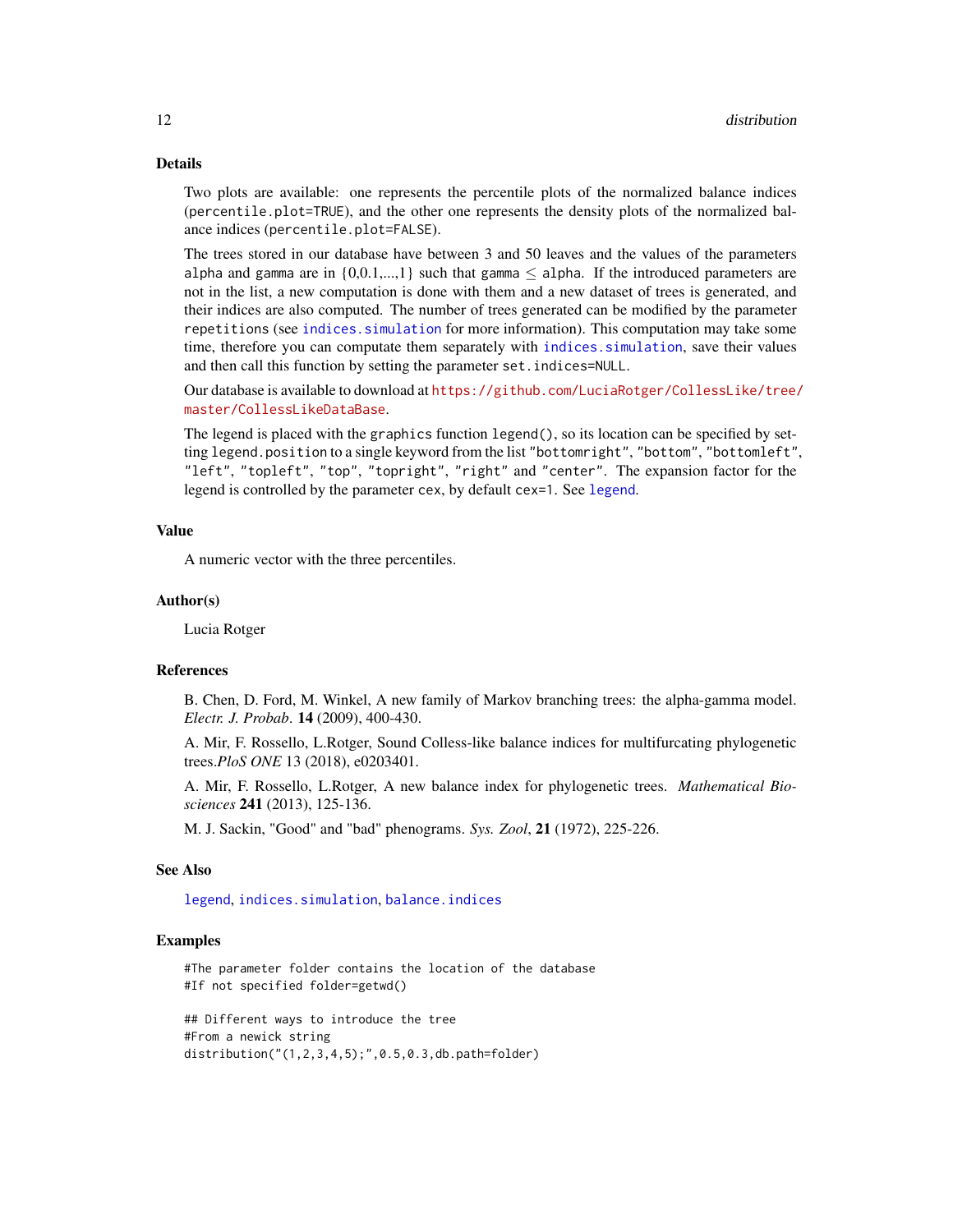# <span id="page-12-0"></span>indices.simulation 13

```
distribution("(1,(2,(3,(4,5))));",0.5,0.3,db.path=folder)
#From a phylo object
require(ape)
random.tree = rtree(5,rooted=TRUE)
distribution(random.tree,0.5,0.3,db.path=folder)
#An example of a tree generated by the alpha-gamma model (igraph object)
a.g.tree = a.g. model(5, 0.5, 0.3)distribution(a.g.tree,0.5,0.3,db.path=folder)
## Different indices data
# From our data base
distribution(a.g.tree,0.5,0.3,db.path=folder)
# From a data.frame generated by 'indices.simulation'
# ('Repetitions' set as 10 for a fast example)
indices.data = indices.simulation(5,0.5,0.3,10)
distribution(a.g.tree,0.5,0.3,set.indices=indices.data)
```

```
# Allow the function to do a new generation of data and compute their indices
distribution(a.g.tree,0.5,0.3,new.simulation=TRUE,repetitions=10)
# WARNING! it might take a long time, it depends on the parameters
# 'n' (number of leaves) and 'repetition' (number of repetitions)
```
<span id="page-12-1"></span>indices.simulation *Generates random trees and compute their balance indices*

# Description

Generates a list of trees according to the introduced parameters for the alpha-gamma model. Then, this 3 balance index are calulated: Colless-like, Sackin and Cophenetic.

### Usage

```
indices.simulation(n, alpha = NA, gamma = NA, repetitions = 1000,
 norm = FALSE)
```

| n           | the number of leaves of the tree.                                         |
|-------------|---------------------------------------------------------------------------|
| alpha       | parametrer of the alpha-gamma model, between 0 and 1.                     |
| gamma       | parametrer of the alpha-gamma model, between 0 and alpha.                 |
| repetitions | the number of trees to generate.                                          |
| norm        | a logical object indicating if the indices should been normalized or not. |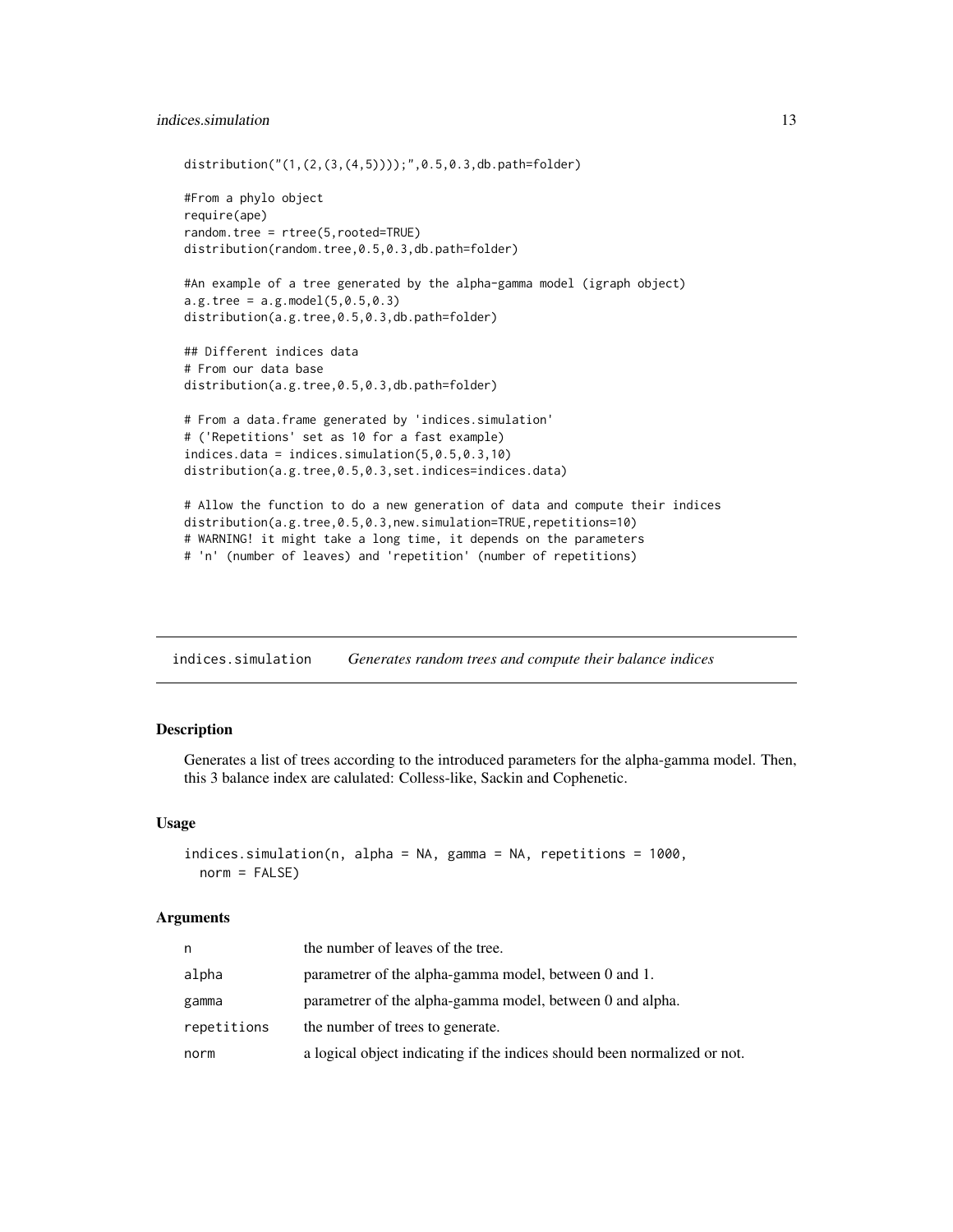#### <span id="page-13-0"></span>Details

Given a number of leaves, the function generates a tree with that number of leaves and computates the three indeces of balance (Colles-like, Sackin and Cophenetic with function [balance.indices](#page-4-1)). This is done as many times as it is set by 'repetitions' parameter, and it generates a 3-column data.frame of indices.

The trees are generated according to the alpha-gamma model. These parameters can be specified by alpha and gamma parameters of the function. The following cases are distinguished:

- alpha = NA and gamma = NA : All the 66 combinations of alpha in {  $0, 0.1, 0.2, ... , 0.9, 1$  } and gamma in { 0, 0.1, ... ,alpha } are done.
- alpha in [0,1] and gamma = NA : Since alpha is fixed, all the combinations with that alpha and gamma in  $\{0, 0.1, \ldots, \text{alpha}\}\$  are done.
- alpha in [0,1] and gamma in [0,alpha] : Both parameters are fixed. Then, only that combination is done.

#### Value

A 3-column data.frame with the Colless-like, Sackin and Cophenetic balance indices for every generated tree. If more than one data.frame has to be generated, then the returned value is a data.frame list (its names specify which alpha and gamma parameters have generated that data.frame, for instance "a0.5g0.3" indicates alpha=0.5 and gamma=0.3).

#### Author(s)

Lucia Rotger

### References

B. Chen, D. Ford, M. Winkel, A new family of Markov branching trees: the alpha-gamma model. *Electr. J. Probab*. 14 (2009), 400-430.

A. Mir, F. Rossello, L.Rotger, Sound Colless-like balance indices for multifurcating phylogenetic trees.*PloS ONE* 13 (2018), e0203401.

A. Mir, F. Rossello, L.Rotger, A new balance index for phylogenetic trees. *Mathematical Biosciences* 241 (2013), 125-136.

M. J. Sackin, "Good" and "bad" phenograms. *Sys. Zool*, 21 (1972), 225-226.

#### See Also

[balance.indices](#page-4-1)

#### Examples

```
#('Repetitions' set as 100 for a fast example)
indices.table = indices.simulation(5,0.5,0.3,repetitions=10)
head(indices.table)
#Normalized indices (between 0 and 1)
```
indices.table = indices.simulation(5,0.5,0.3,repetitions=10,norm=TRUE)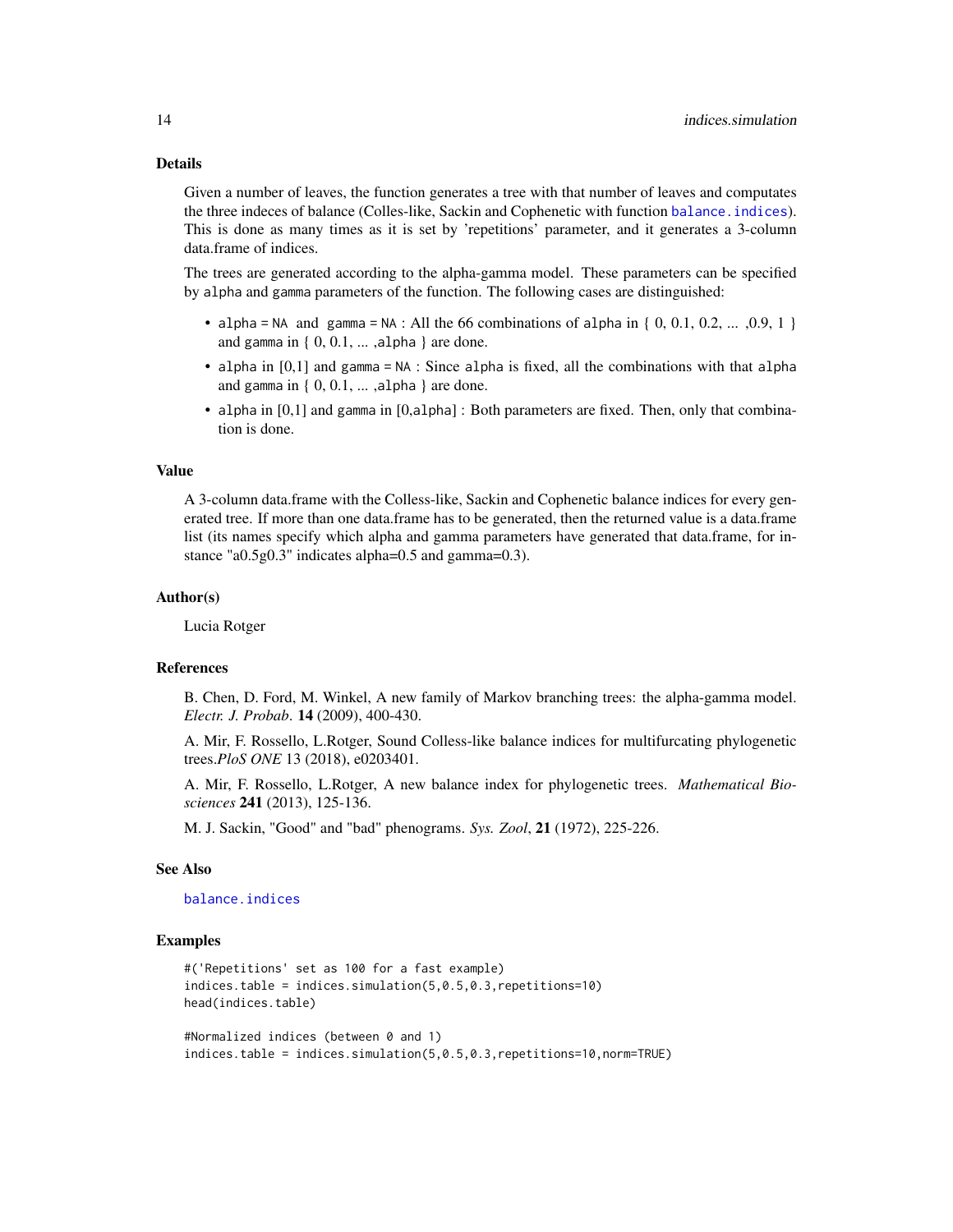#### <span id="page-14-0"></span>sackin.index 15

```
head(indices.table)
```

```
#Without specifying alpha and gamma
indices.list = indices.simulation(5,repetitions=100)
#by default alpha=seq(0,1,0.1) and gamma=seq(0,alpha,0.1), thus
length(indices.list) #=66
#all the elements of the list have a name that identifies its parameters
indices.list$a0.5g0.3
indices.list$a0.7g0.2
```

```
sackin.index Computes the Sackin balance index of a phylogenetic tree
```
# Description

Given a phylogenetic tree, computes the Sackin balance index of that phylogenetic tree.

### Usage

sackin.index(tree, norm = FALSE)

# Arguments

| tree | a single phylogenetic tree. It can be entered as a string in Newick format, as a<br>'phylo' object (ape package) or as an 'igraph' object (igraph package). |
|------|-------------------------------------------------------------------------------------------------------------------------------------------------------------|
| norm | a logical variable that indicates whether the index should be normalized or not.                                                                            |

# Details

The Sackin's index is computed as the sum of the number of ancestors for each leave of the tree.

# Value

numeric value.

# Author(s)

Lucia Rotger

#### References

M. J. Sackin, "Good" and "bad" phenograms. *Sys. Zool*, 21 (1972), 225-226.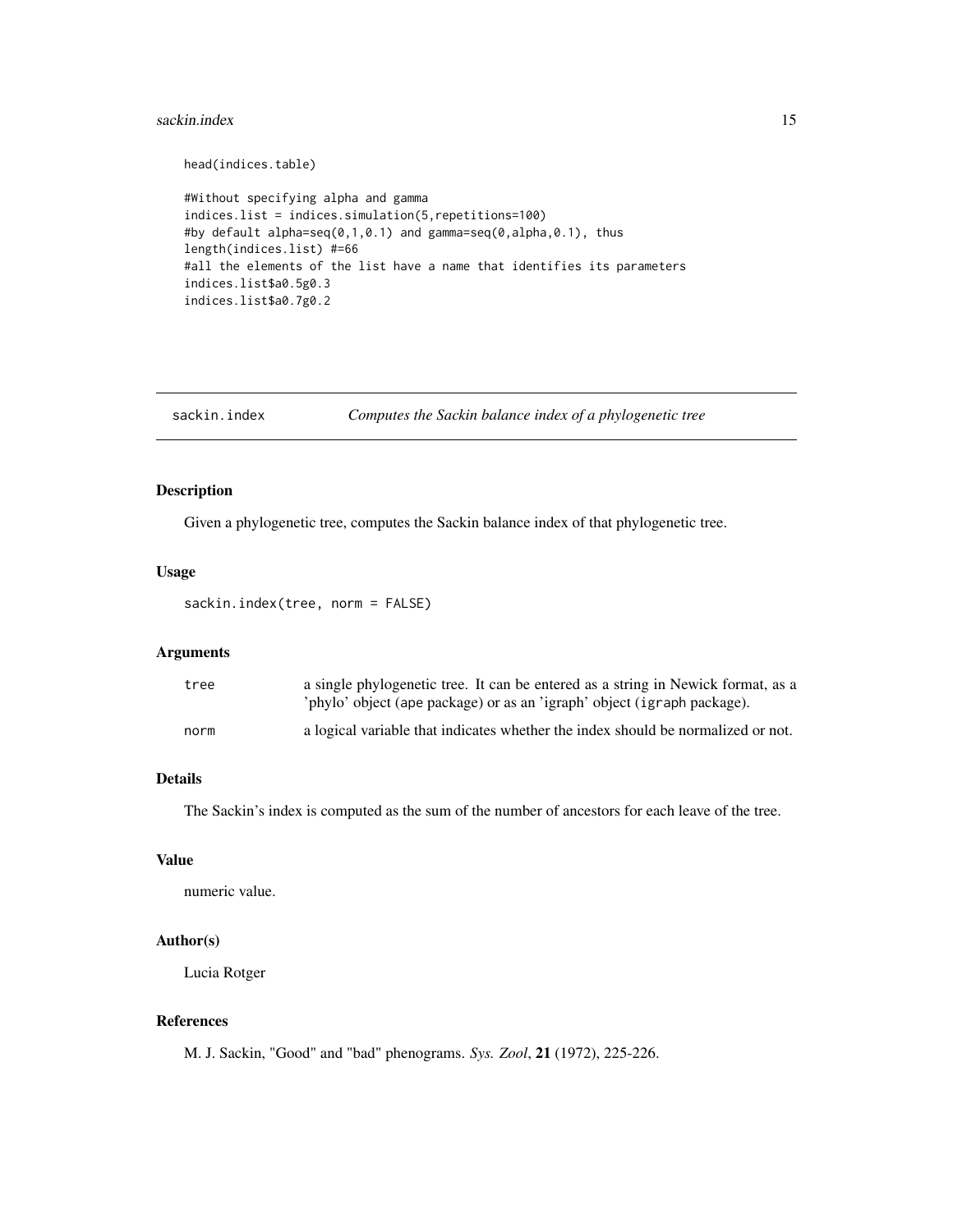```
# Computation of the Sackin balance index of trees
# entered in newick format:
sackin.index("(1,2,3,4,5);")
sackin.index("(1,(2,(3,(4,5))));")
```

```
# Computation of the Sackin balance index of trees
# entered as a phylo object:
require(ape)
random.tree = rtree(5,rooted=TRUE)
sackin.index(random.tree)
```

```
# Computation of the Sackin balance index of a tree
# entered as a igraph object. The tree is randomly
# generated from all trees with 5 leaves following
# the alpha-gamma model with alpha=0.5 and gamma=0.3.
a.g.tree = a.g. model(5, 0.5, 0.3)sackin.index(a.g.tree)
```

```
#All of them can be normalized (values between 0 and 1)
sackin.index("(1,2,3,4,5);",norm=TRUE)
sackin.index("(1,(2,(3,(4,5))));",norm=TRUE)
sackin.index(random.tree,norm=TRUE)
sackin.index(a.g.tree,norm=TRUE)
```